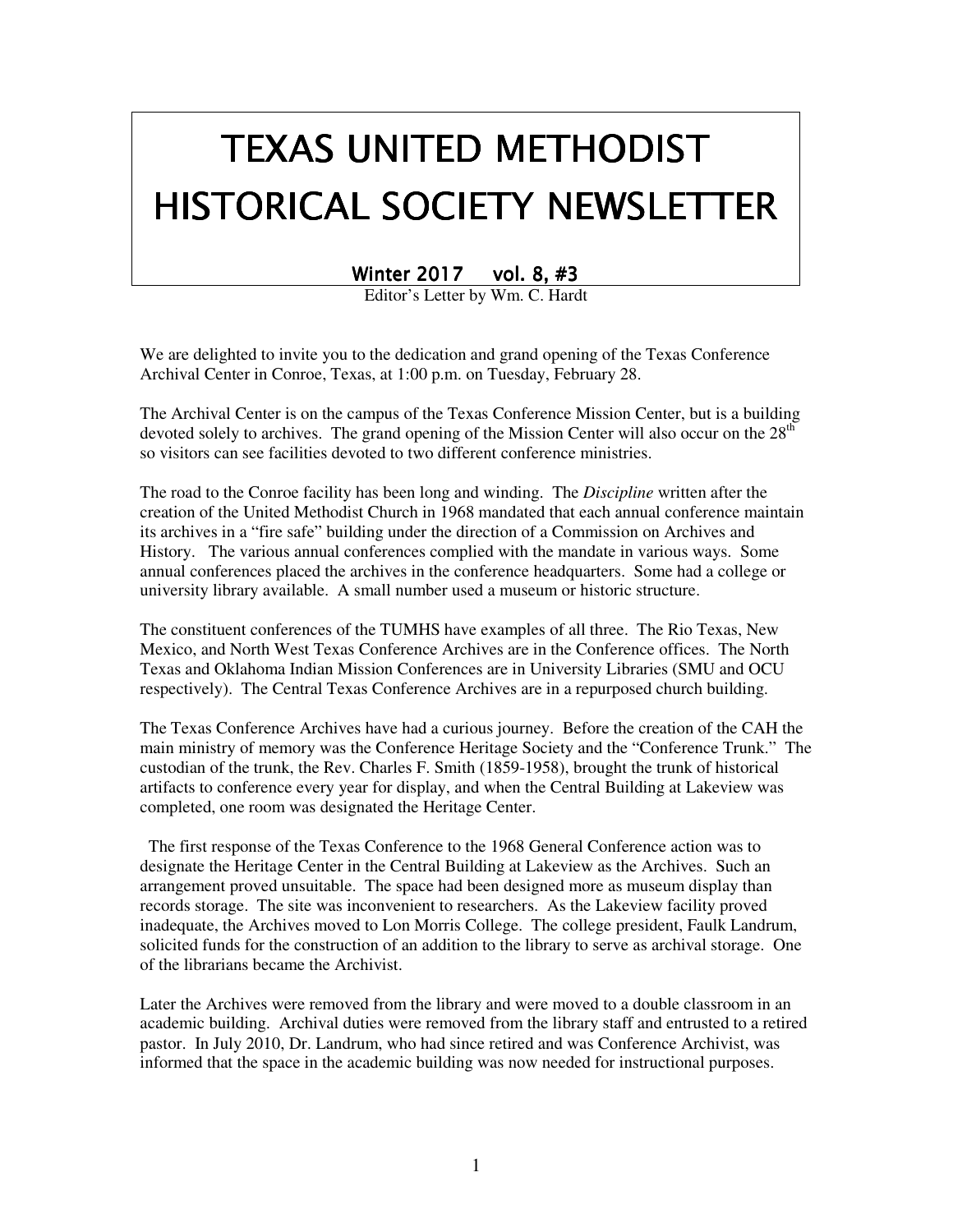The archives were moved to rental storage units in Jacksonville, and the CAH was tasked with planning for a permanent facility. The "exodus and exile" period of our history is finally over. We are coming out of the wilderness. I hope to see you on the  $28<sup>th</sup>$  as we celebrate.



Rev. Scott Moore who has been "our man on the ground" during the struction process, at the entrance to Archives. The address is 3771 N  $\bullet$ p 336 E, Conroe, Texas 77302.

# **New Bridwell Library Exhibition Focuses on Archives**

Numerous exhibitions at Bridwell Library have used archival materials to tell the stories of important individuals, groups, and events. "The Archives at Bridwell Library," a new exhibition presented in The Elizabeth Perkins Prothro Galleries, takes a slightly different approach. Rather than focusing on a person, organization, or historical moment, this exhibition uses archival materials to inform visitors about archives and the long-standing, collaborative archival program at Bridwell Library.

"The Archives at Bridwell Library," features seventy-seven items produced or collected by Perkins School of Theology, Bridwell Library, the South Central Jurisdiction, the North Texas Annual Conference, the former Rio Grande Annual Conference, and the Texas United Methodist Historical Society. The exhibition tells the story of archival collaboration dating back to 1940. By working together, Bridwell Library and four church-related bodies have succeeded in amassing the most extensive set of Methodist-related primary resources in the Southwestern United States. Altogether more than three thousand linear feet of archival documents in diverse formats are available for study in the Decherd Turner Reading Room from 8:30 a.m. to 5:00 p.m., Monday through Friday, with the exception of university holidays.

"The Archives at Bridwell Library" is open to the public, free of charge, February 1 through June 30, 2017. A complete online version of the exhibition is available at http://www.smu.edu/Bridwell/SpecialCollectionsandArchives/Exhibitions/Archives. To schedule exhibition tours and research visits, please contact archivist Timothy S. Binkley at 214-768-1989 or tbinkley@smu.edu.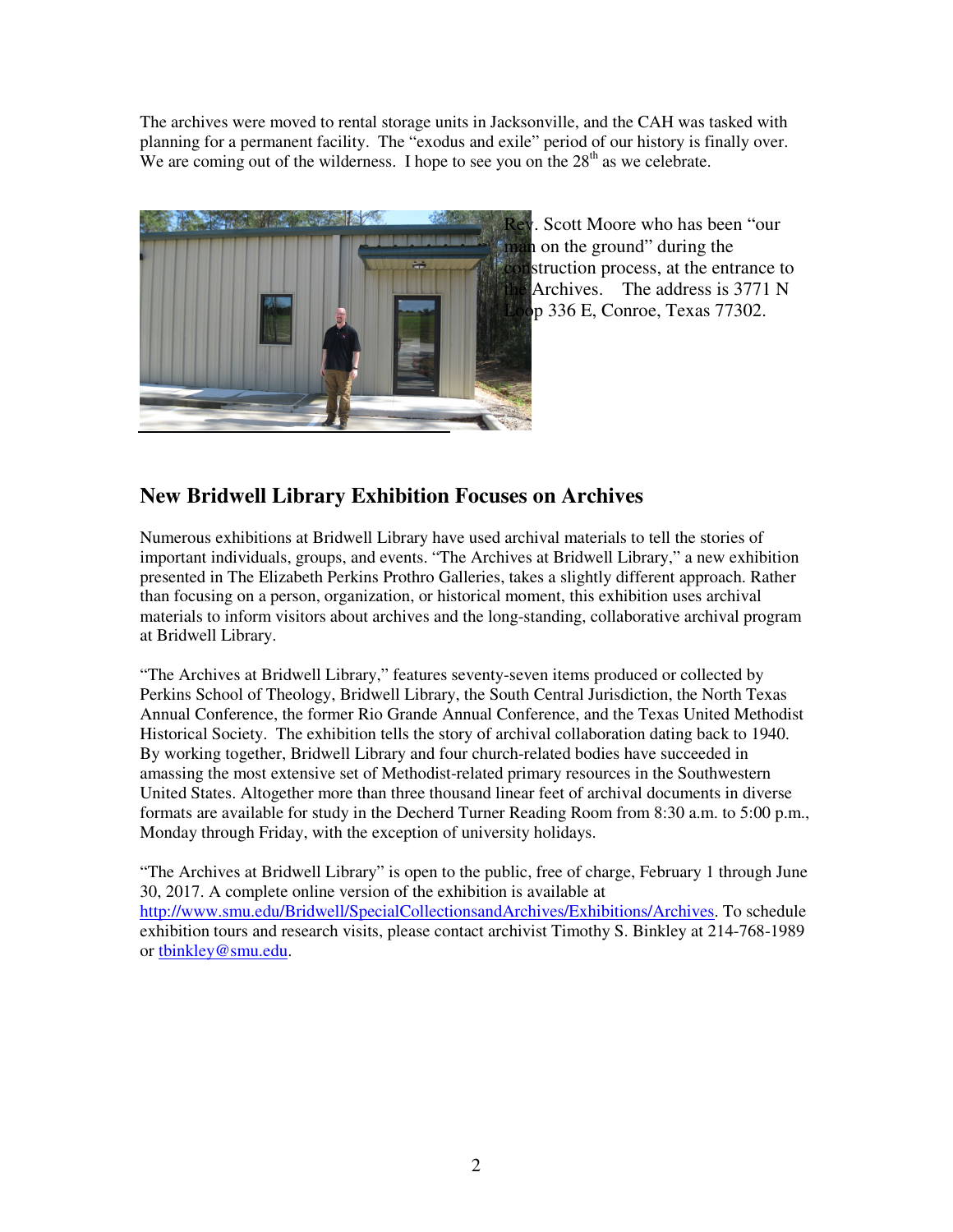

In the exhibition: Saddlebags and spurs, circa 1890, used by Rev. M. D. Long (1849-1917) during his ministry in Texas and Oklahoma. Later these items were used by Long's son, Rev. Charles A. Long (1881-1986) who served forty-one years as a Methodist evangelist in Brazil. (Images: Bridwell Library Special Collections,

Perkins School of Theology, Southern Methodist University.)

#### **TUMHS Archives at Bridwell Library**

Jean Traster is the TUMHS Archivist. Our archives are housed at Bridwell Library, Perkins School of Theology, SMU. A special thanks to those listed below who have contributed items to the archives.

To date, all records on hand have been inventoried, organized, and filed.

There are several gaps in the records which might be filled by items in the hands of members of this group. Please check to ascertain if you have any of the following:

TUMHS Newsletters 1993, 1994, 1995 2006

Kate Warnick Awards 1994 2011, 2012 2014 to present

If you have TUMHS-related items which you would like to have added to the archives, please bring them to the April 28-29 meeting in Richardson. Bradley Sue Howell, Frances Long, Bill Bryan, Tim Binkley, and I added records from our "stashes" during 2016.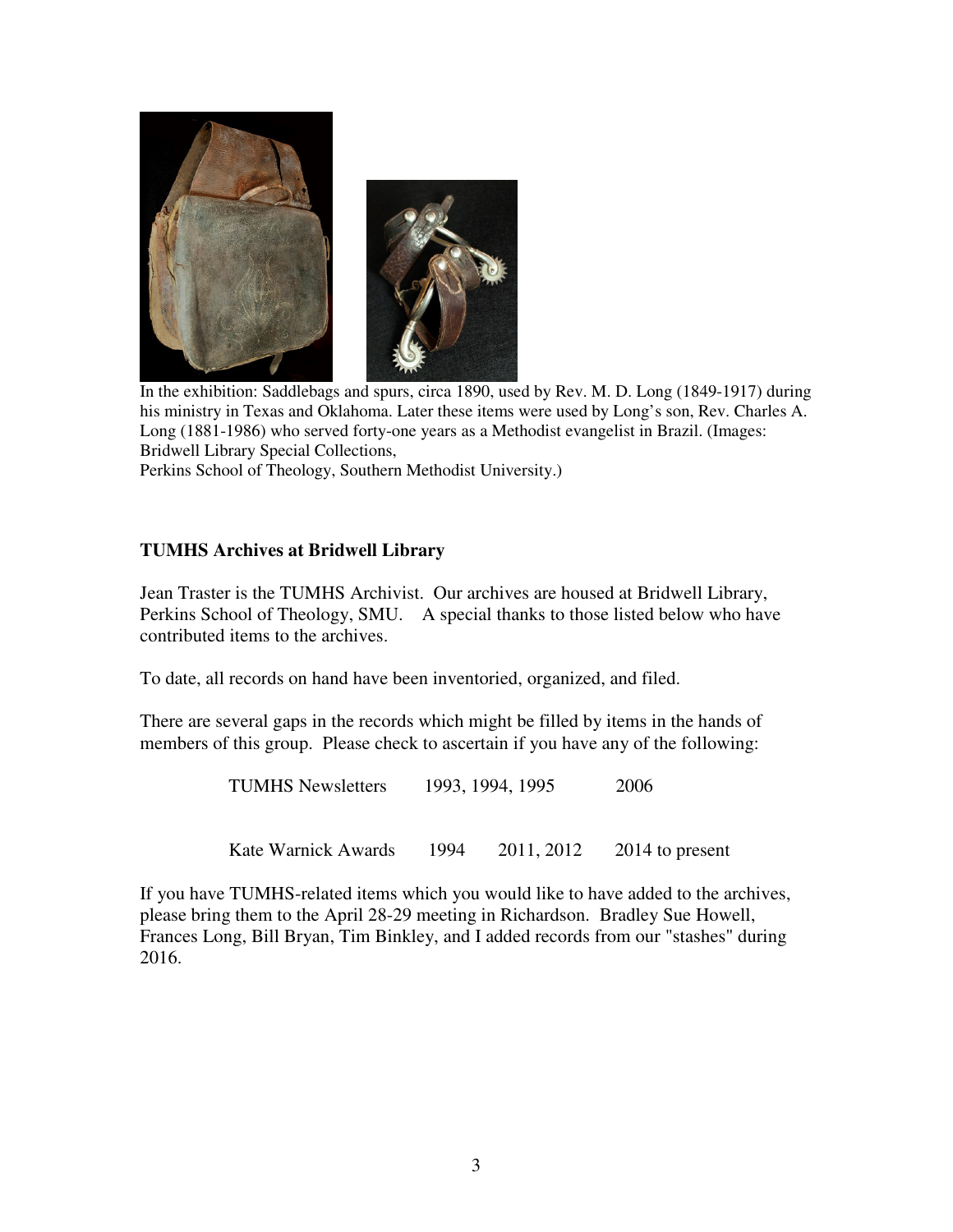

6:00 PM Friday, April 28 – Noon Saturday, April 29

#### This year's annual meeting will be held at the First United Methodist Church of Richardson, 503 N. Central Expressway, Richardson, TX 75080.

Although 2017 marks the  $150<sup>th</sup>$  anniversary of the North Texas Annual Conference, presentation themes will cross conference boundaries to include stories of a leading early Texas Methodist family, a famous gospel music singer, a 1920 SMU graduate who served as a missionary in Africa, and former Rio Grande Conference charges in North Texas that did (and did not) join the North Texas Conference.

The keynote address will be given by **James A. McMillin, Ph.D.**, retired Associate Director of Bridwell Library and professor of American Religious History at Southern Methodist University. Additional presenters will include:

- Rev. Ben Anderson David Hensley (Oak Lawn UMC, Dallas)
- Rev. Priscilla Pope-Levison, Ph.D. (Perkins School of Theology)
- Rev. Emily Robnett (student, Perkins School of Theology)
- Rev. Daniel F. Flores, Ph.D. (Tarrant County College)

#### Optional Friday afternoon pre-conference opportunities will include guided tours:

• 1:00 PM St. Luke "Community" UMC, Dallas 5710 East R. L. Thornton Frwy, Dallas, TX 75223 Led by the Rev. Dr. Zan Wesley Holmes, Jr.

- 3:00 PM "The Archives at Bridwell Library" exhibition at Bridwell Library 6005 Bishop Blvd., Dallas, TX 75205
- 5:00 PM The Archives of First UMC, Richardson 515 Custer Rd., Richardson, TX 75080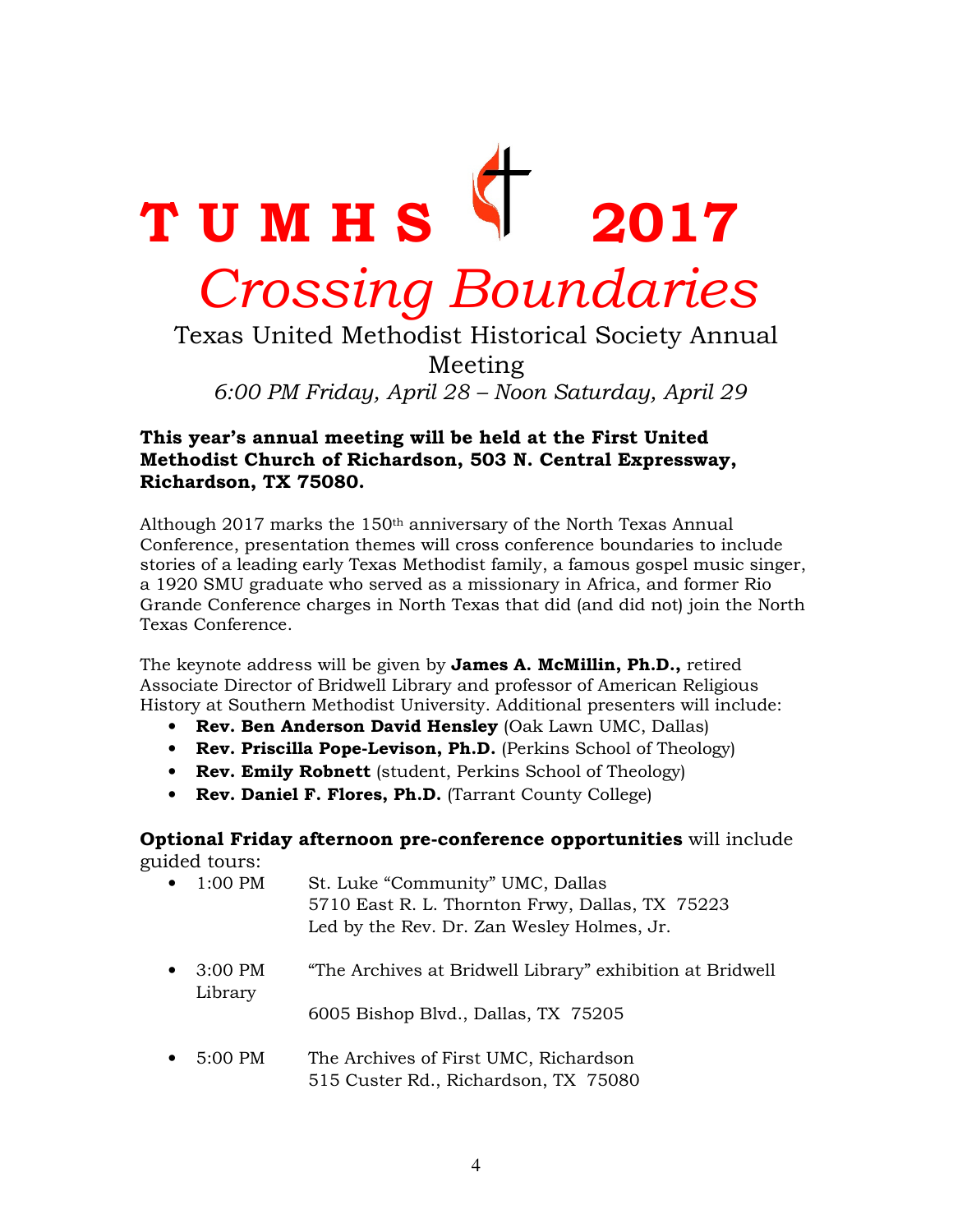| <b>Registration:</b> | Full: \$50 | Student: \$25 | $1$ -day: |
|----------------------|------------|---------------|-----------|
| \$25                 |            |               |           |

Non-registered banquet guest: \$15

**Please pre-register** by sending payment to TUMHS, c/o Stewart Caffey, 5426 89<sup>th</sup> Street, Lubbock, TX 79424 by April 15, 2017. Be sure to include a note indicating your name(s), email address, phone number, and type of registration (full, student, one-day, banquet-only). Local maps, parking details, and motel recommendations will be forwarded upon receipt of pre-registration. You must arrange your own transportation and housing.

QUESTIONS? Contact Tim Binkley at 214-768-1989 tbinkley@smu.edu or Frances Long at 214-546-7373 efrances3@verizon.net.

## **Historical Marker Dedication at Mt. Hope**

A THC marker will be dedicated at Mt. Hope Cemetery, near Chester in Tyler County, at 10:00 on March 18. The cemetery is certainly deserving of such recognition. It is one of the earliest settlements in Tyler County and has been a Methodist worship center since its beginnings.

The community was associated with the Barnes family. Here is the inscription on the tombstone of James Barnes:

> *James Barnes, Pioneer Born in Fort, 1776 Died at Mount Hope, Texas 1863 Father Founded Mount Hope Church in 1837 Laid off townsite of Jackson, Mississippi 1820 A friend of the Indians, Loved by his family His Mission: To establish schools and churches in the fatherest regions of civilization Advice: Cultivate Good Soil Observation: Honest labor is always rewarded*

Note: the 1852 deed to the church property states that the church building was also to be used as a school and Masonic Lodge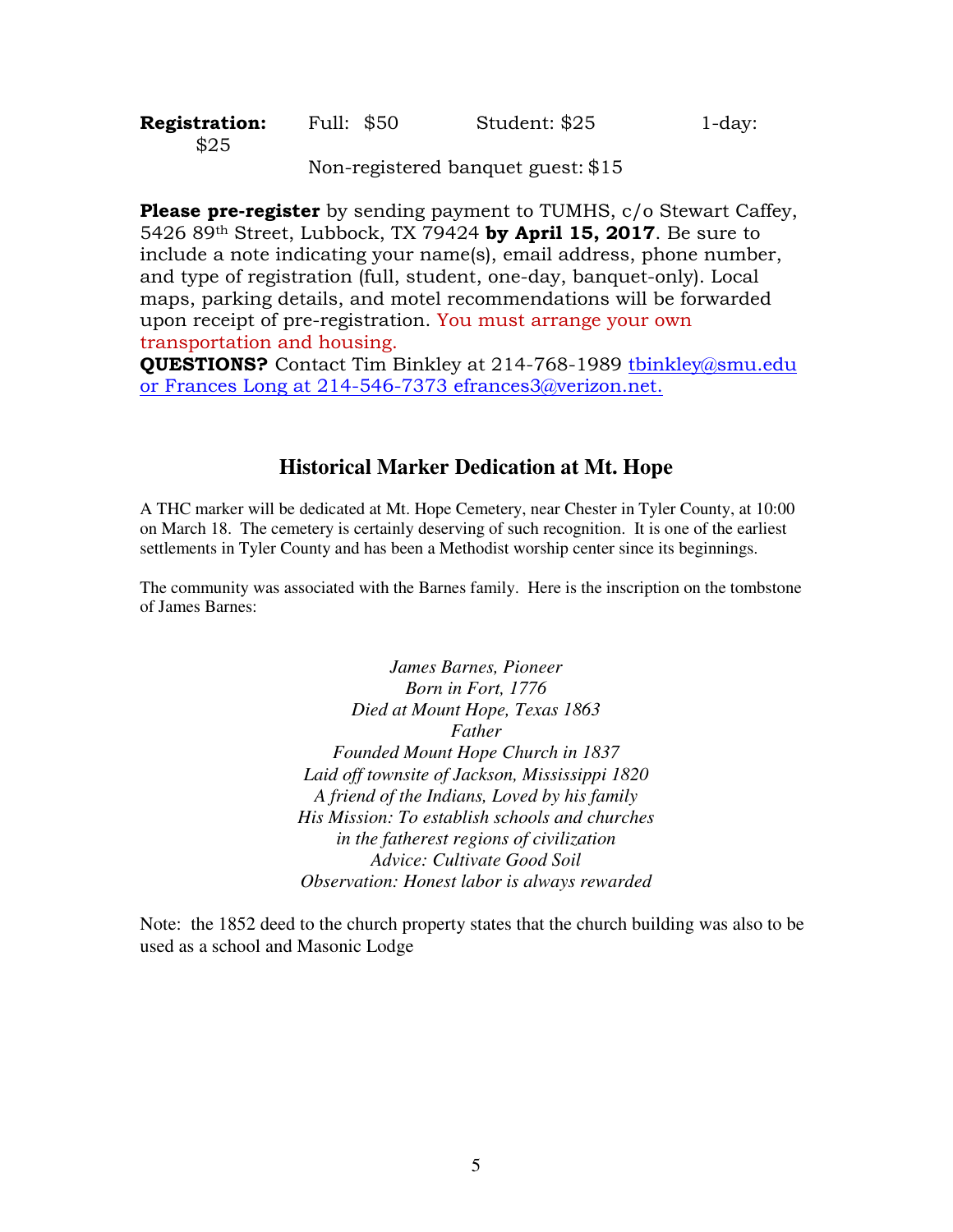# **Historic Church Pictures**

Each issue contains the picture of some historic church and asks readers to identify it. Here is the picture from the Fall 2016 issue.



This is Art UMC in Mason County. It was built in 1890/91 on land donated by Ernst Jordan. Texas Methodist historians will recognize the Jordan name as one of the most significant families in German speaking Texas Methodist history. Gilbert Jordan (grandson of Ernst) was an early member of the TUMHS, and his *Yesterday in the Texas Hill County*, (1979) is an important memoir of the German Texan Methodist experience.

Here is a passage from Jordan

*The church stands on an elevation and can be seen from afar, especially in the morning from the eastern approach. The people wanted to build an impressive edifice, and they succeeded.* 

This beautiful church is constructed with Cambrian sandstone from local quarries. The Hill Country or "Central Mineral Region" is more famous for its limestone and Texas pink granite than it is for its sandstone. The granite was so hard that it required industrial techniques (and convict labor) for the quarrying, but European

immigrants could quarry the limestone and sandstone with hand tools. That's why we have so many historic buildings in Mason, Llano, Gillespie, and surrounding counties constructed from these local materials.

Your editor admits to a preference for churches built with local materials. When congregations build churches from local materials, they are demonstrating an organic connection with the land, and therefore the community.

The next image for you to identify is another example of a building that is connected with the community by the earth itself. Hint: It is adobe construction.



# **NWT CONFERENCE NEWS**

**Beryl Waddell** has announced her retirement from the position of Archivist for the North West Texas Conference. Her last day is tentatively March 1.

We are all indebted to Beryl for her hosting the Jurisdictional Convocation last October. A highlight of the meeting was a tour of the Conference Archives which could serve as a model for all the rest of us.

Beryl intends to remain active in the TUMHS and plans to attend the annual meeting in Richardson. We wish her well in her retirement.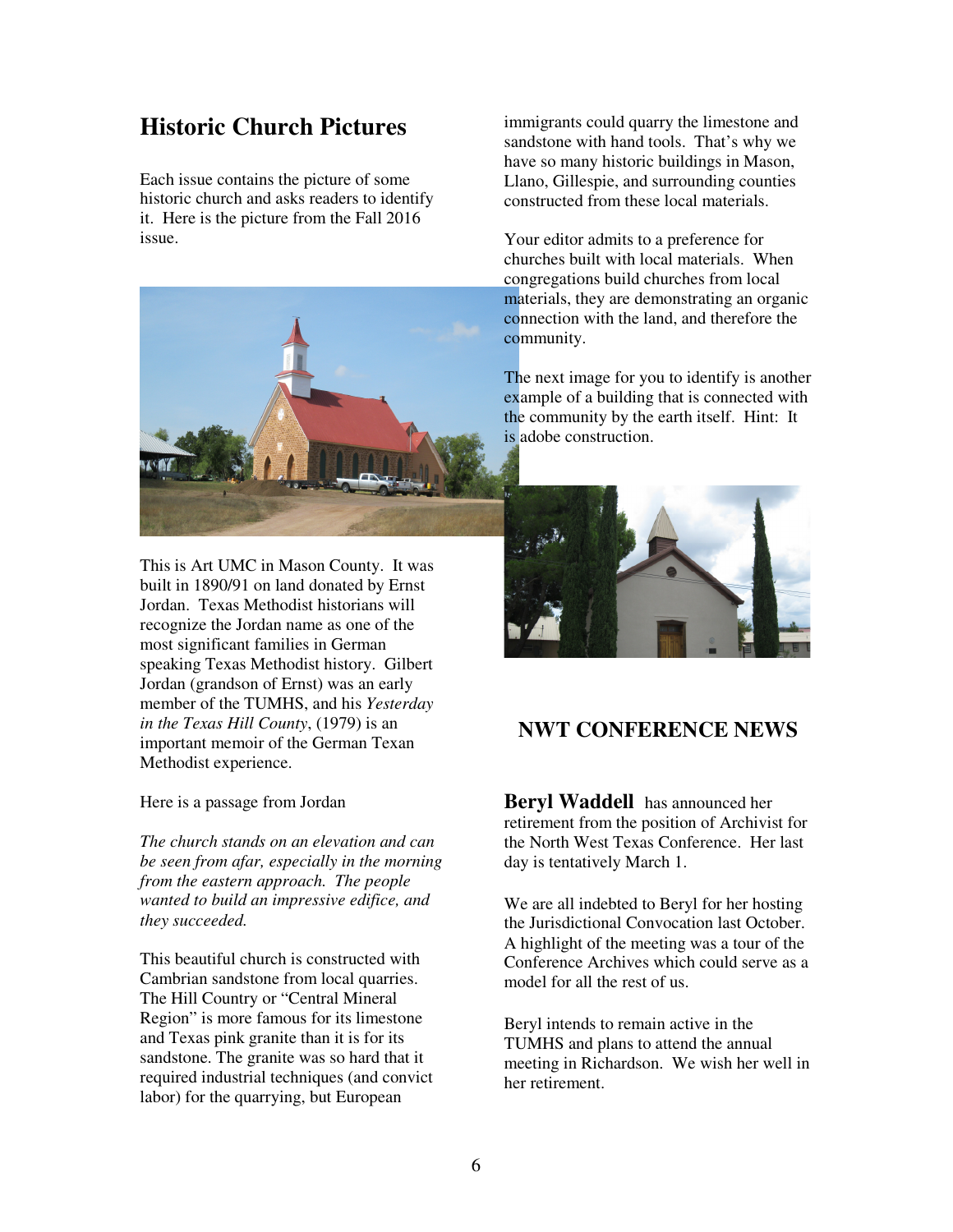# **Directory**

## **President/***Newsletter* **Editor**

Wm. C. Hardt 10375 New Wehdem Rd. Brenham, Tx 77833 979-830-5210 wchardt@gmail.com

#### **Warnick Awards Chair**

Rev. Dr. William J. Bryan III P. O. Box 750133 Dallas, Tx 75275 214-768-4900 wbryan@smu.edu

# **Vice President**

Timothy Binkley Bridwell Library PO Box 750476 Dallas, TX 75275 214-768-1989 tbinkley@smu.edu

#### **Secretary**

C. D. and Freda Barrington 3139 Whitewing Lane San Antonio, TX 78230-4441

 CD: 210-601-2687 cbarnsatx@gmail.com

 FV: 210-872-1733 fbarnsatx@gmail.com

#### *Heritage Journal* **Editor**

Rev. Dr. Robert W. Sledge 3141 Chimney Circle Abilene, Tx 79606 rsledge@mcm.edu

# **Walter Vernon Essay Contest Chair**

Rev. Dr. Robert Monk 3232 Heritage Lane Abilene, TX 79606 325-692-3623; 325-201-3137 (cell); rcmonk9@gmail.com

#### **Treasurer**

Stewart Caffey 5426  $89^{th}$  St. Lubbock, Tx 79424 scaffey3958@gmail.com